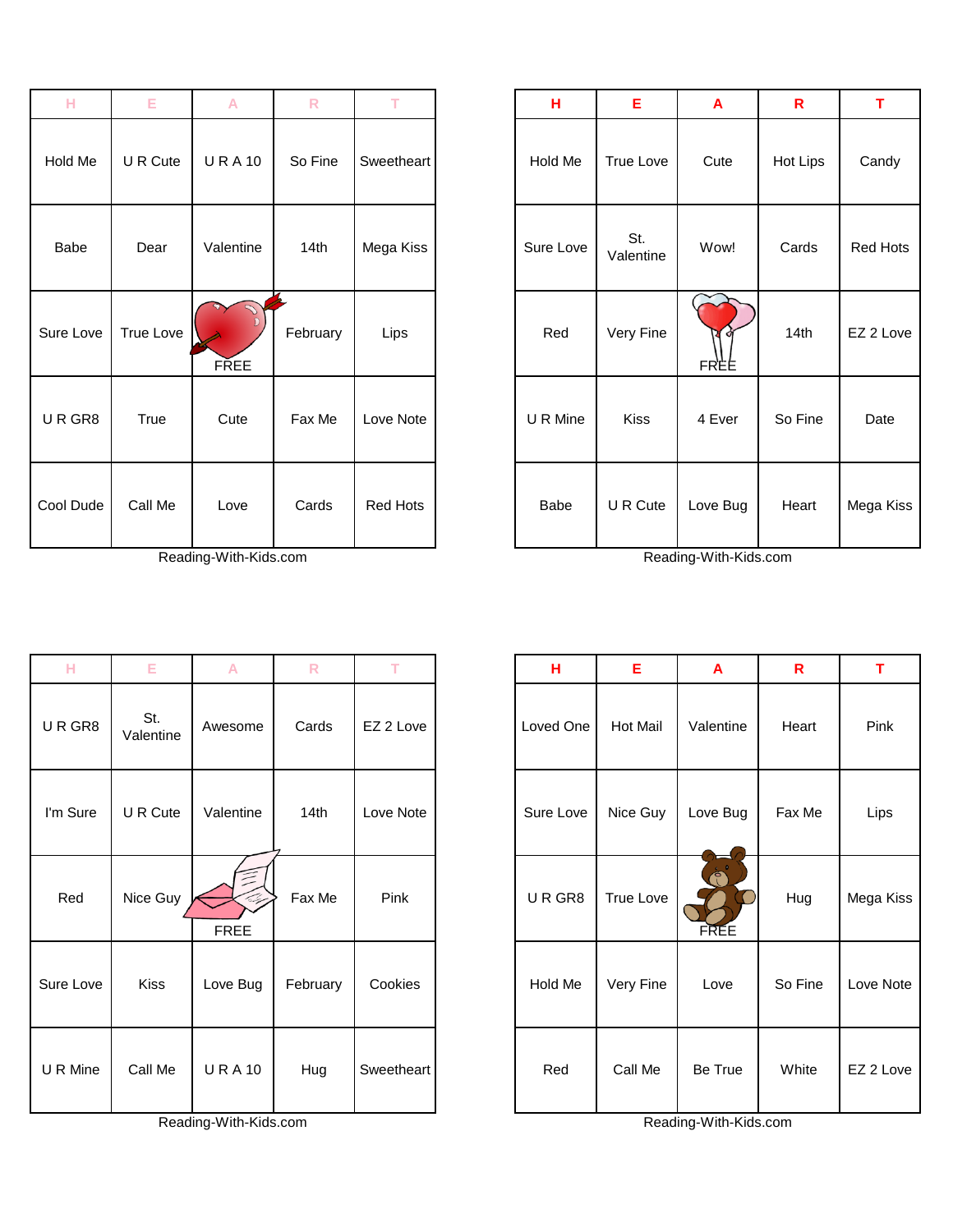| н         | Е                | A           | $\mathsf{R}$ | т          | Н         | Е                | A           | $\mathsf{R}$ | T      |
|-----------|------------------|-------------|--------------|------------|-----------|------------------|-------------|--------------|--------|
| Hold Me   | Call Me          | Love        | Hug          | Mega Kiss  | U R Mine  | St.<br>Valentine | Love Bug    | White        | Cand   |
| Only You  | Very Fine        | Be True     | Cards        | EZ 2 Love  | Loved One | True             | 4 Ever      | Fax Me       | Mega k |
| URGR8     | St.<br>Valentine | <b>FREE</b> | White        | Sweetheart | I'm Sure  | True Love        | <b>FREE</b> | So Fine      | Sweeth |
| Cool Dude | <b>Kiss</b>      | Wow!        | Hot Lips     | Love Note  | URGR8     | U R Cute         | Wow!        | Cards        | Lips   |
| Red       | Dear             | Love Bug    | So Fine      | Cookies    | Only You  | Very Fine        | Page Me     | February     | Red H  |

Reading-With-Kids.com Reading-With-Kids.com

| н         | Е         | А                     | $\mathsf{R}$ | т          | н         | Е                | A                     | R           | T.     |
|-----------|-----------|-----------------------|--------------|------------|-----------|------------------|-----------------------|-------------|--------|
| Only You  | Dear      | Cute                  | Hot Lips     | Sweetheart | I'm Sure  | St.<br>Valentine | Be True               | 14th        | Red H  |
| Sure Love | True      | Love Bug              | So Fine      | Cookies    | Sure Love | Call Me          | Wow!                  | Hug         | Lips   |
| Hold Me   | True Love | <b>FREE</b>           | White        | Pink       | Loved One | Nice Guy         | <b>FREE</b>           | <b>SWAK</b> | Date   |
| Cool Dude | U R Cute  | <b>URA10</b>          | 14th         | EZ 2 Love  | Babe      | <b>True Love</b> | Valentine             | February    | Sweeth |
| U R Mine  | Very Fine | 4 Ever                | Fax Me       | Candy      | Red       | <b>Kiss</b>      | Love                  | So Fine     | Love N |
|           |           | Reading-With-Kids.com |              |            |           |                  | Reading-With-Kids.com |             |        |

| н         | E                | A           | $\mathsf{R}$ | T.         | Н         | Е                | A           | $\mathsf{R}$ | T          |
|-----------|------------------|-------------|--------------|------------|-----------|------------------|-------------|--------------|------------|
| Hold Me   | Call Me          | Love        | Hug          | Mega Kiss  | U R Mine  | St.<br>Valentine | Love Bug    | White        | Candy      |
| Only You  | Very Fine        | Be True     | Cards        | EZ 2 Love  | Loved One | True             | 4 Ever      | Fax Me       | Mega Kiss  |
| URGR8     | St.<br>Valentine | <b>FREE</b> | White        | Sweetheart | I'm Sure  | True Love        | <b>FREE</b> | So Fine      | Sweetheart |
| Cool Dude | Kiss             | Wow!        | Hot Lips     | Love Note  | URGR8     | U R Cute         | Wow!        | Cards        | Lips       |
| Red       | Dear             | Love Bug    | So Fine      | Cookies    | Only You  | Very Fine        | Page Me     | February     | Red Hots   |

| H         | E         | $\boldsymbol{\mathsf{A}}$ | $\mathsf{R}$ | T.         | н         | Е                | $\mathbf{A}$     | $\mathsf{R}$     | T          |
|-----------|-----------|---------------------------|--------------|------------|-----------|------------------|------------------|------------------|------------|
| Only You  | Dear      | Cute                      | Hot Lips     | Sweetheart | I'm Sure  | St.<br>Valentine | Be True          | 14 <sub>th</sub> | Red Hots   |
| Sure Love | True      | Love Bug                  | So Fine      | Cookies    | Sure Love | Call Me          | Wow!             | Hug              | Lips       |
| Hold Me   | True Love | A<br><b>FREE</b>          | White        | Pink       | Loved One | Nice Guy         | Ġ<br><b>FREE</b> | <b>SWAK</b>      | Date       |
| Cool Dude | U R Cute  | <b>URA10</b>              | 14th         | EZ 2 Love  | Babe      | True Love        | Valentine        | February         | Sweetheart |
| U R Mine  | Very Fine | 4 Ever                    | Fax Me       | Candy      | Red       | <b>Kiss</b>      | Love             | So Fine          | Love Note  |